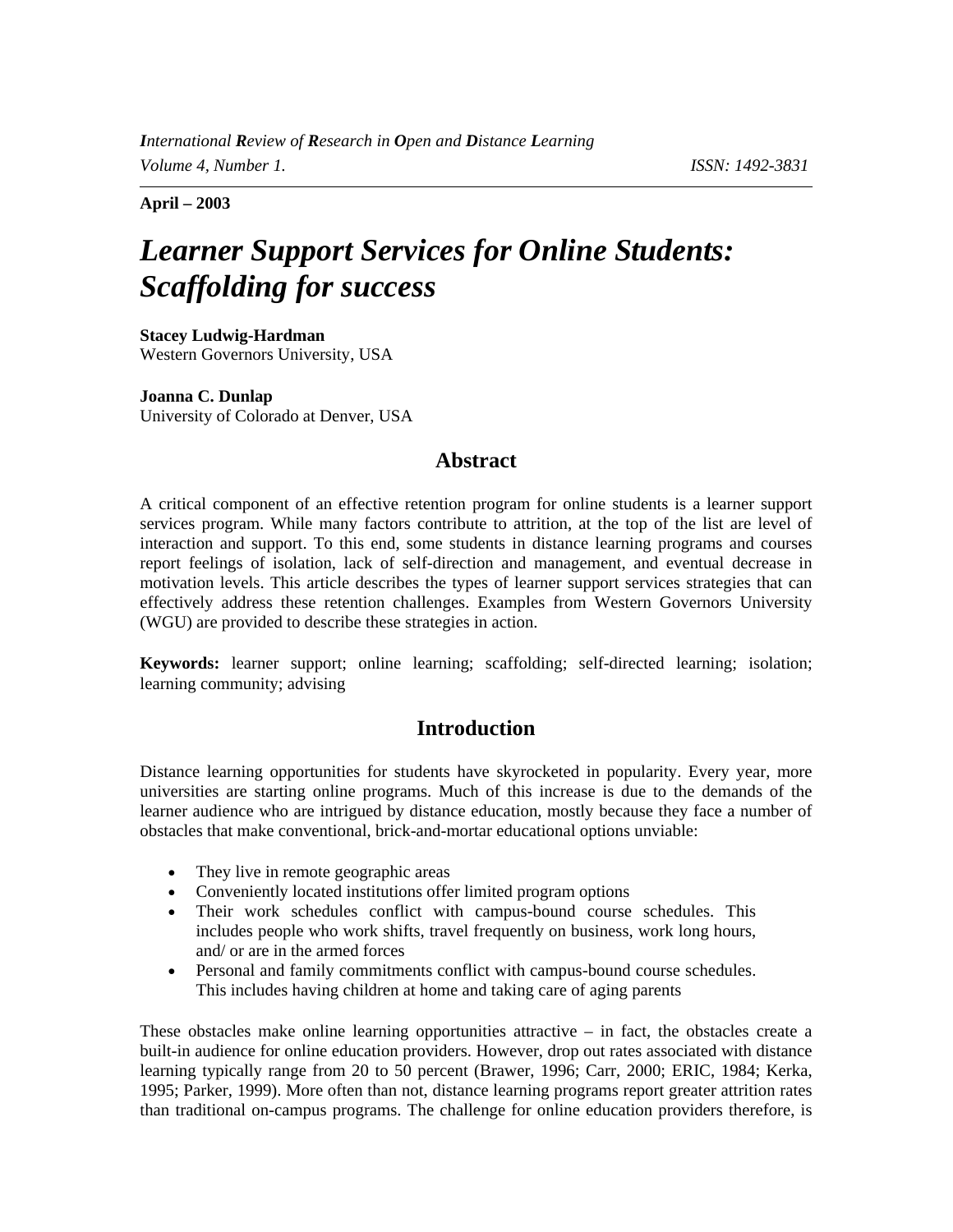not so much how to recruit students, but how to retain them once they have begun. Learner support services are thus a critical component of an effective retention program.

#### **A Challenge for Online Education Providers**

While many factors contribute to online student attrition, at the top of the list are level of interaction and support (Moore and Kearsley, 1996). According to Abrami and Bures (1996) some students in distance learning programs and courses report feelings of isolation, lack of selfdirection and management, and eventual decreases in motivation levels. These factors are supported by Tinto's (1997) model of institutional departure with its central notion that student persistence is strongly predicted by their degree of academic integration (e.g., performance, academic self esteem, identity as a student, etc.) and social integration (e.g., personal interaction, connection to academic community, etc.).

One of the most consistent problems associated with distance learning environments is a sense of isolation due to lack of interaction (Bennett, Priest and Macpherson, 1999; Harasim, Hiltz, Teles and Turoff, 1995). This sense of isolation is linked with attrition, instructional ineffectiveness, failing academic achievement (Booher and Seiler, 1982), and negative attitudes and overall dissatisfaction with the learning experience (Thompson, 1990). Online learners can easily feel isolated if they do not feel connected to both the greater (university-level) and local (programand course-level) social context (Abrahamson, 1998; Besser and Donahue, 1996; Brown, 1996; Rahm and Reed, 1998). This can negatively affect retention – students may drop out of a program or course because they do not feel part of a community (DeVries and Wheeler, 1996).

Closely associated with retention is student satisfaction with distance delivered courses. While some studies have reported high satisfaction from learners in online courses (i.e., Hill, 1999; Hill, Rezabek and Murry, 1998; Wayland, Swift and Wilson, 1994), others have indicated that students often experience frustration with distance delivered courses because they do not possess the skills needed to be successful (Ritchie and Newby, 1989; Swift, Wilson and Wayland, 1997). In fact, students' feelings of isolation can be compounded if they are ill equipped to deal with the demands of studying at a distance. Some students do not possess is the self-directed skill set, specifically: self-discipline, the ability to work alone, time management, learning independence, the ability to develop a plan for completing work, and so on (Burak, 1993; Dunlap and Grabinger, 2003; Hancock, 1993; Piskurich, 2002). Although often described as a hallmark of adulthood, some people are not self-directed learners (Kerka, 1994). In specifying "successful online learner" guidelines and assessment tools, online education providers list self-direction as a primary quality of successful online learners (e.g., [http://www.Colorado.edu/cewww/Fac101/success4.htm,](http://www.colorado.edu/cewww/Fac101/success4.htm) <http://ace.coe.wayne.edu/guidelines.html> and [http://www.ion.Illinois.edu/IONresources/onlineLearning/StudentProfile.html\)](http://www.ion.illinois.edu/IONresources/onlineLearning/StudentProfile.html). Compounding the challenge faced by students who feel isolated and disconnected is that selfdirected learning skills are developed in a social context (Dunlap and Grabinger, 2003; Kerka, 1999; Long, 1994) through a variety of human-oriented interactions with peers and colleagues, teams, informal social networks, and communities of practice (Kerka, 1994).

Clearly, there is an expectation in distance and online learning programs that learners take on a high level of responsibility and initiative for their own learning (McLoughlin and Marshall, 2000). As Knowles described in his text on self-directed learning (Knowles, 1975, p. 15), "students entering these programs without having learned the skills of self-directed inquiry will experience anxiety, frustration, and often failure . . ." To be successful, learners need the skills required for effective online learning, and those skills need to be explicitly taught and supported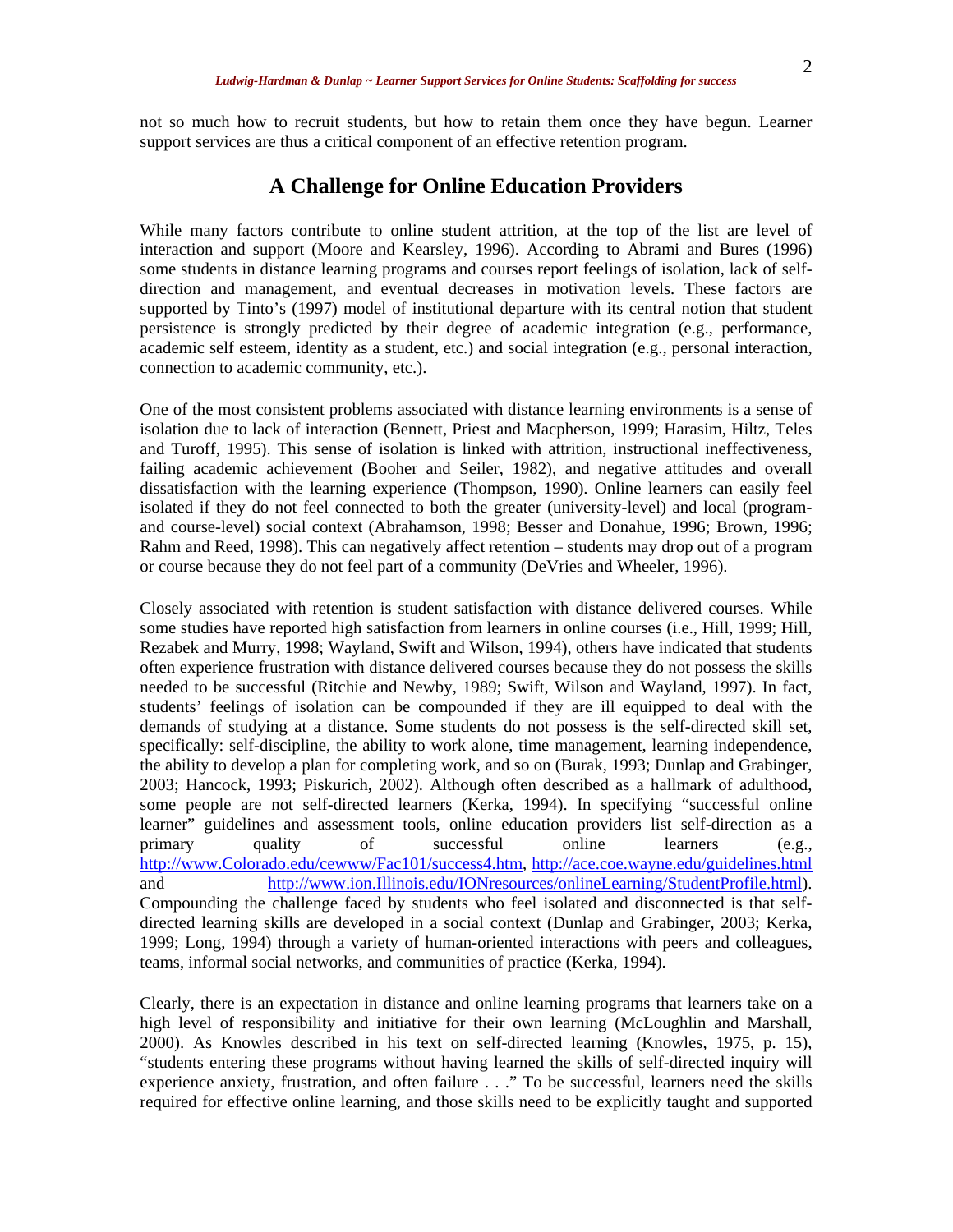in the online learning environment. These challenges to the retention of distance learners, interestingly enough, have something in common: they seem to hinge on learners' need for significant support in the distance learning environment through interaction with others (e.g., peers, instructors, and learner support services personnel).

#### **Scaffolding as a Conceptual Framework for Learner Support Services**

Tait (2000) describes the central functions of learner support services for students in distance education settings as cognitive, affective, and systemic. Most descriptions of learner support services focus on systemic characteristics – access to the administrative processes and procedures of the educational provider in a timely and accurate manner (e.g., how to register for courses, tracking individual progress on a degree plan, etc.). What is often ignored, however, is the cognitive function of learner support services, such as guidance, counseling, assessment, coaching, etc. A focus on cognitive outcomes – in particular that learners have various needs, including the need to belong, to interact with each other, and to be a part of a community (Maslow, 1987; Stacey, 1999; Vygotsky, 1978) – leads to creating a learner support services program "where students feel at home, where they feel valued, and which they find manageable" (Tait, 2000, p. 289). Providing this type of support requires more than a technical infrastructure to serve up Web pages on demand – it requires three interrelated elements (Thorpe, 2001):

- **Identity**. The learner has the opportunity to interact with learner support services personnel on a one-to-one basis
- **Individualization**. The interaction that the learner has with learner support services personnel is individualized, based on the specific needs and goals of the learner
- **Interpersonal interaction**. The interaction is mutual and reciprocal, with learning and performance as goals rather than simply information delivery

In a learner support services environment, these elements can be realized through the practice of scaffolding.

The concept, or metaphor, of scaffolding (Wood, Bruner and Ross, 1976) is grounded in the developmental theories of Vygotsky (1978), specifically his concept of assisted learning as described by the "zone of proximal development" (ZPD). The ZPD is:

*. . . the difference between the child's developmental level as determined by the independent problem solving and the higher level of potential development as determined through problem solving under adult guidance or in collaboration with more capable peers.* (Vygotsky, 1978, p. 86)

Although the concept of ZPD and the scaffolding metaphor were originally used to describe child development, the current view of the ZPD has extended beyond child-adult and novice-expert interaction to include a view that describes the ZPD as "an opportunity for learning with and from others that applies potentially to all participants, and not simply to the less skillful or knowledgeable" (Wells as cited in Anton, 1999). As such, the notions of the ZPD and scaffolding are helpful in considering the support services needs of learners in distance learning settings. Learner support services, if focused on the cognitive features that Tait (2000) describes, can serve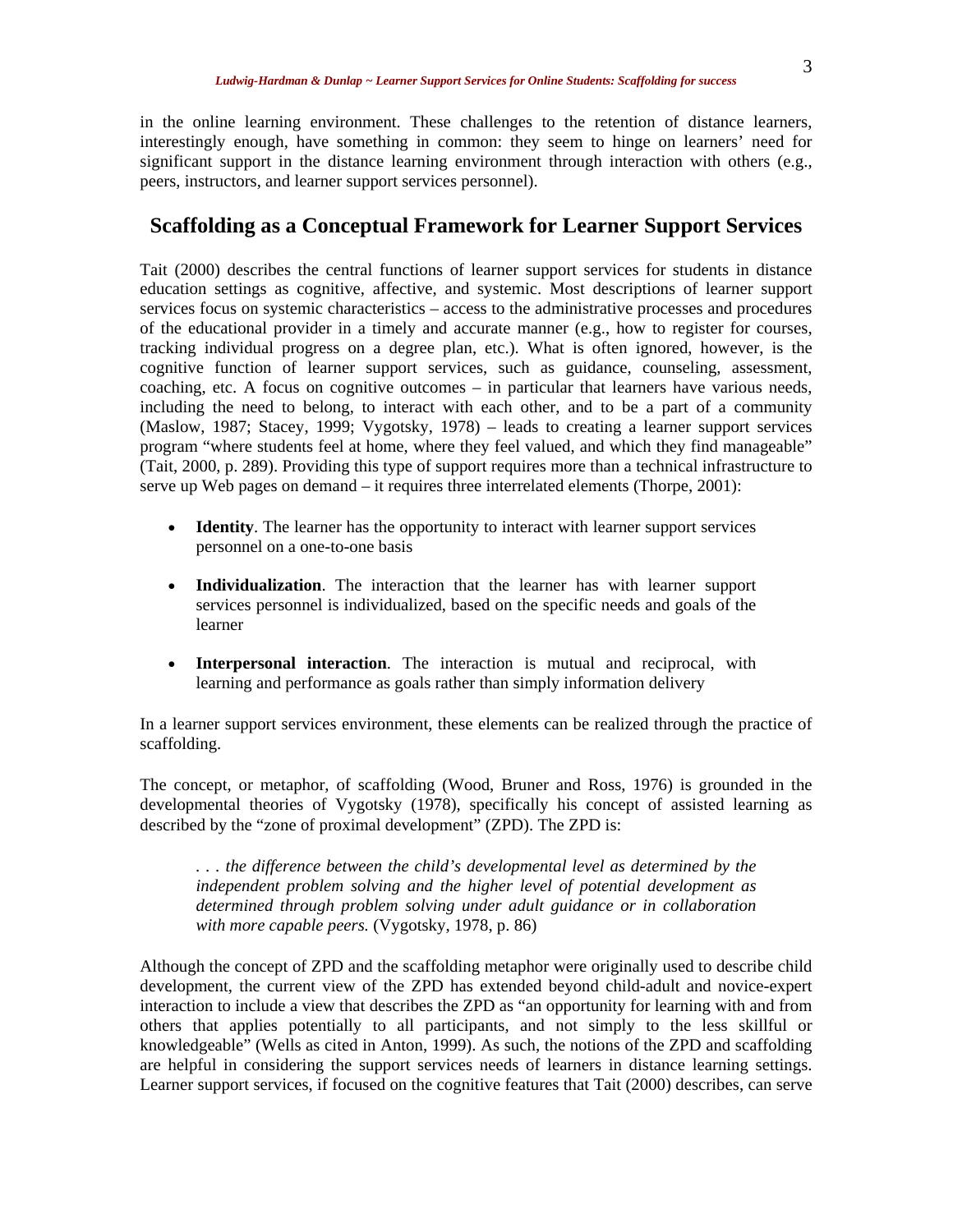to assist performance through the ZPD by promoting a potential for success in a distance learning setting founded on interaction between learners and support services personnel.

Scaffolding involves providing learners with more structure during the early stages of a learning activity and gradually turning responsibility over to them as they internalize and master the skills needed to engage in higher cognitive functioning (Palincsar, 1986; Rosenshine and Meister, 1992). Scaffolding has a number of important characteristics (Greenfield, 1984; McLoughlin and Mitchell, 2000; Wood et al., 1976) to consider when determining the types of learner support services distance students may need:

- Provides structure
- Functions as a tool
- Extends the range of the learner
- Allows the learner to accomplish a task that would otherwise not be possible
- Helps to ensure the learner's success
- Motivates the learner
- Reduces learner frustration
- Is used, when needed, to help the learner, and can be removed when the learner can take on more responsibility

Looking at this list it is clear that the practice of scaffolding is an inherently social process in which the interaction takes place in a collaborative context. The remainder of this article describes how the Western Governors University's learner support services program uses a collaborative context (such as learning communities, advising, and other interactions) to achieve the level of scaffolding needed to address the retention challenges of isolation and lack of needed self-directed learning skills.

## **Learner Support Services Designed to Support Learners' Self-Direction and Interaction**

In order to provide learner support services that help students successfully participate in online learning courses and programs, Western Governors University (WGU) has employed strategies that reflect the collaborative context needed for effective scaffolding. These interactive strategies, which provide the scaffolding needed to enhance students' self-directed learning skills and reduce their feelings of isolation, are summarized in Table 1.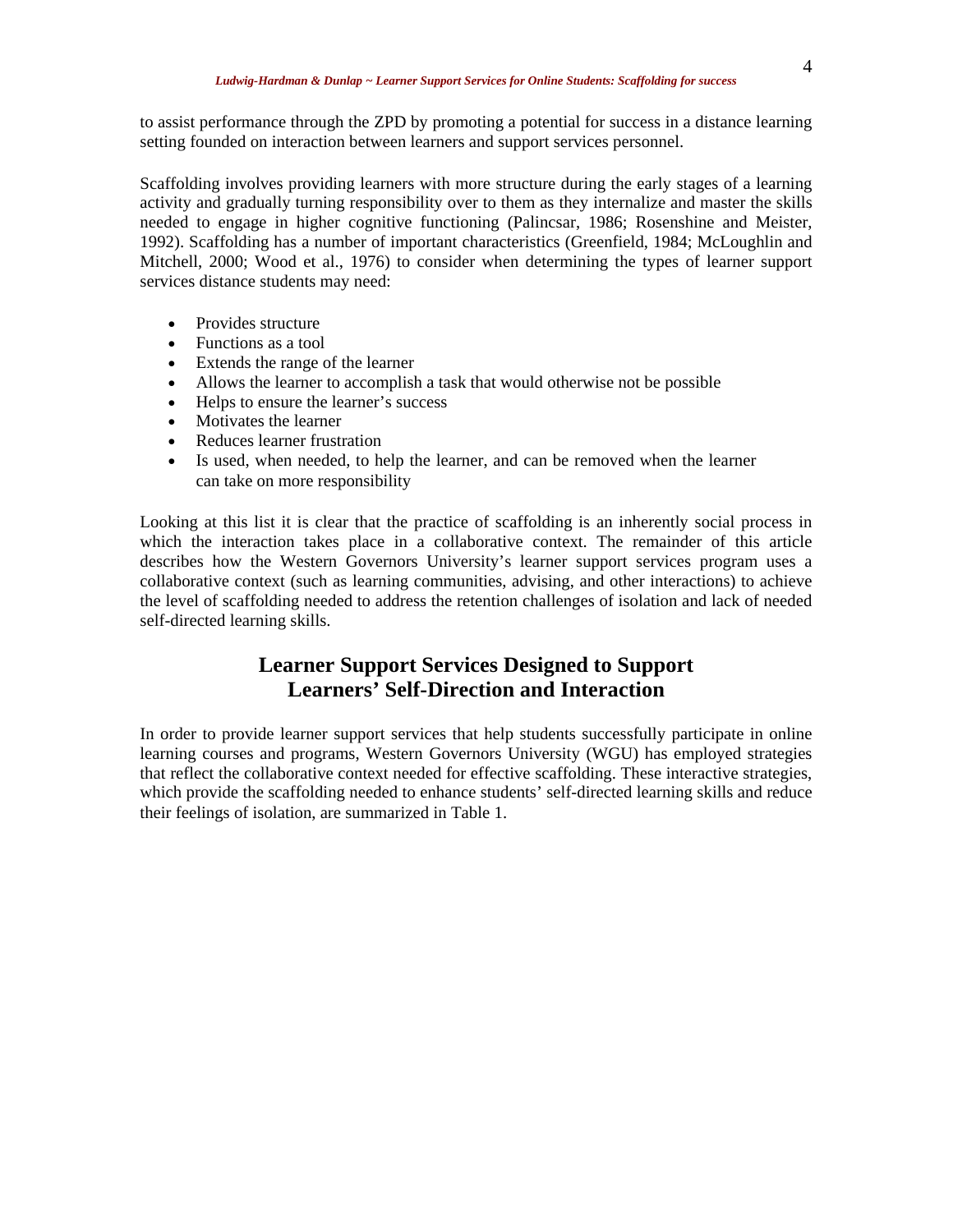

**Table 1**. Learner Support Services Strategies for Self-direction and Interaction

## **The Recruitment and Admissions Process: Diagnosing fit between learner and education provider**

Learner support services start with making sure that there is an appropriate fit between the students' learning and professional goals and current capabilities with the offerings and structure of the education provider's online programs. This interaction with potential students not only helps them feel immediately connected with the learning community, but the diagnostic activities help them reflect on their learning goals and strategies, a process important to self-directed learning. Recruitment practices can have a big impact on a student's ability to self-assess whether there is a fit, and for the education provider to do the same. For example, WGU, a unique, competency-based institution, recognizes that learners in their distance delivered degree programs need to possess a high level of self-direction and interest in connecting with other learners if they are to be successful. WGU uses specific tools in the recruitment process – such as an intake interview, self-assessment, diagnostic pre-assessment, and Learning Orientation Questionnaire – to determine a learner's fit with the institution.

#### **Intake Interview**

Enrollment counselors and other learner support services personnel must be trained to help learners identify their learning needs by asking them questions that require reflection on their current competencies and their desired goals in order to better identify the knowledge gap and plan for instructional opportunities that will address the gap. All new WGU students are required to complete an intake interview with an enrollment counselor. During the intake interview, an enrollment counselor contacts the student via phone to discuss the program in greater detail, help the student assess fit with the institution, and clarify expectations regarding the personal and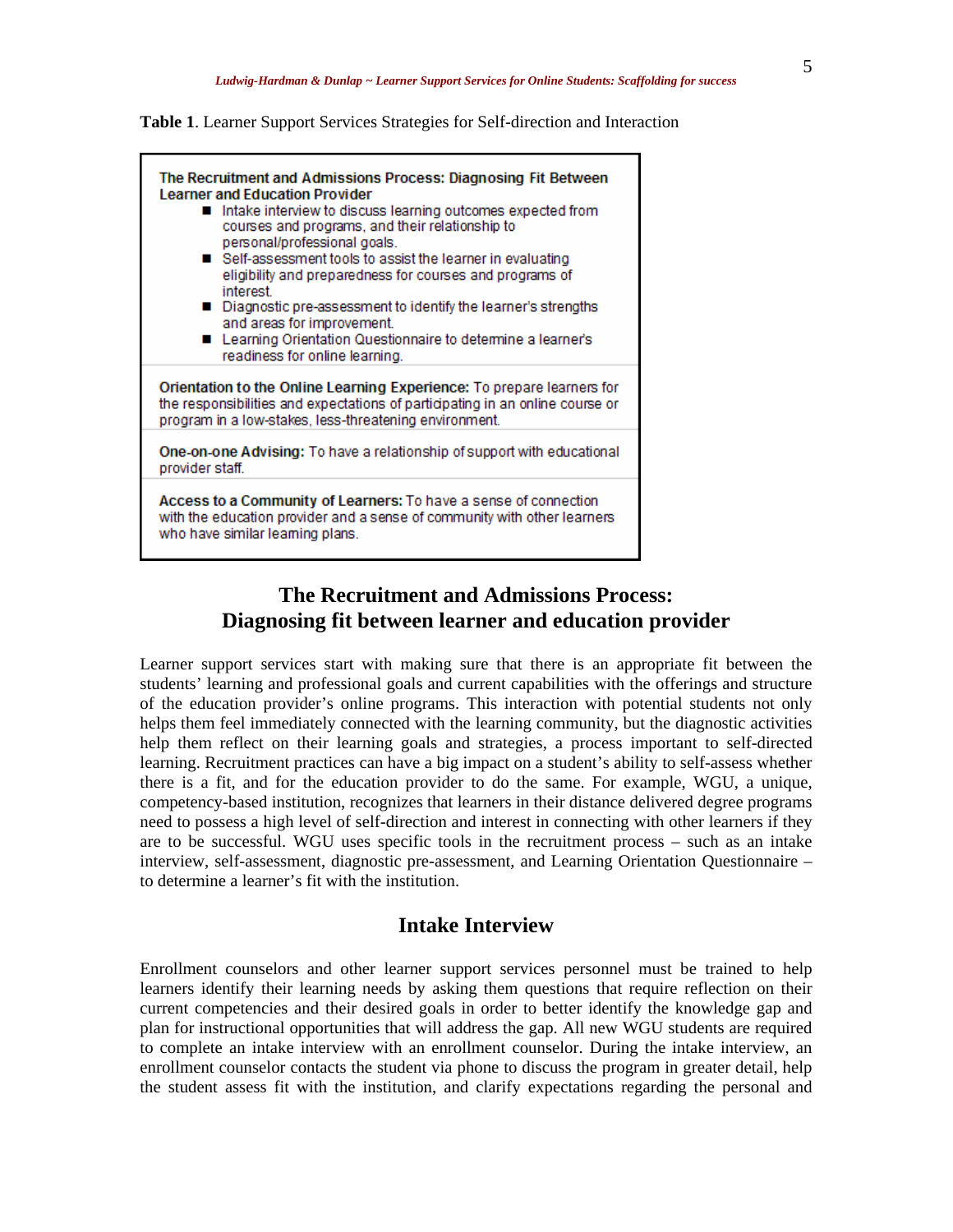professional commitment needed to succeed. The enrollment counselors ask the following types of questions:

- Why is the learner pursuing higher education? Is it for personal enrichment, advancement in the job market, retooling, retraining, or changing careers?
- Is the learner technology literate? Does the learner have the necessary prerequisite skills to successfully use communication tools such as email, threaded discussions, and chat?
- How many hours per week is the learner willing to commit to studies? Does the learner have the time management skills necessary to block out time to study?
- What is the learner's preferred method of learning? Is the learner comfortable with independent study or does the learner require the structure of instructorfacilitated courses?
- What support structures does the learner have at home or in the workplace?
- What challenges or distractions will the learner encounter (family, work, etc.)? Is the learner willing to treat education as a top priority?
- Has the learner taken distance learning courses in the past? If so, what were the learner's experiences?

The intake interview questions are structured to encourage the learner to articulate their individual needs and goals and, with the help of the enrollment counselor, assess whether WGU is a good fit.

#### *Self Assessment*

WGU requires all learners to complete a self-assessment of their competencies gained through prior work and educational experiences. Using a Web-enabled survey, ([http://www.wgu.edu/wgu/student/questionnaire.asp\)](http://www.wgu.edu/wgu/student/questionnaire.asp), learners are asked to rank their level of competence from zero (no competence) to three (expert competence) against the competency statements or learning objectives for the degree program. The self-assessment also asks the learner to identify short- and long-term goals, strengths, areas for improvement, and preferred methods of communication.

#### *Diagnostic Pre-Assessment*

All newly admitted WGU students are required to complete a Web-delivered diagnostic preassessment of their competencies in relation to the program requirements. The pre-assessment is used as an advising tool to identify the learner's strengths and areas for improvement.

#### *Learning Orientation Questionnaire*

The Learning Orientation Questionnaire (LOQ), developed by The Training Place ([http://www.trainingplace.com\)](http://www.trainingplace.com/), is an online survey that identifies a learner's orientation to learn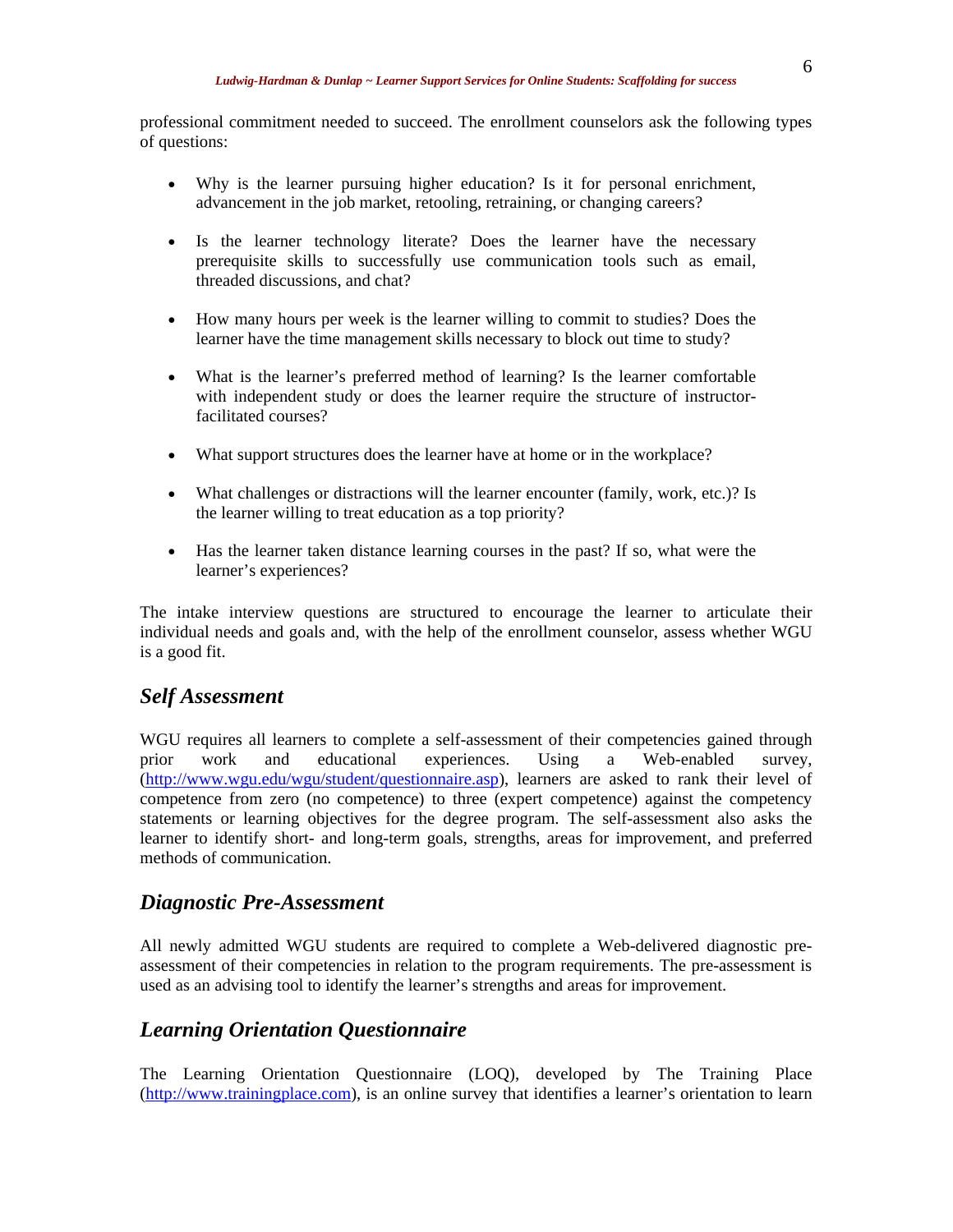by looking at three psychological factors that influence learning and performance. These factors consider 1) the learner's emotional investment in learning and performance; 2) strategic selfdirectedness; and 3) independence or autonomy – all of which are important to effective selfdirected learning. These three factors are successful learning attributes and describe how learners generally want or intend to approach learning situationally (The Training Place, 2001).

Learning *orientations* are different from learning *styles* because orientations emphasize the dominant power of emotions and intentions in learning. "Learning orientations . . . characterize how individuals differ in the ways they choose to plan, set, perform, and attain goals, intend to commit and expend effort, and subsequently experience learning and achievement" (Martinez, 2000, p. 285). The four learning orientations that the LOQ describes are:

- **Transforming**. WGU learner support services personnel typically recommend independent learning resources for transforming learners because they are highly self-motivated and self-directed and assume responsibility for their learning progress and goals.
- **Performing**. WGU learner support services personnel recommend a mix of independent learning resources and instructor-facilitated courses for performing learners because they typically respond better to short-term goals and semistructured learning environments.
- **Conforming**. WGU learner support services personnel recommend instructorfacilitated courses to conforming learners because they typically lack the selfmotivation and direction to learn independently and prefer structured environments.
- **Resistant**. WGU has not encountered a resistant learner at this time, but would probably counsel a resistant learner out of a distance-delivered program. Resistant learners frequently fail to meet formal learning requirements and expectations.

By providing higher levels of scaffolding through structure and frequent feedback early in the learners' programs, WGU learner support services personnel demonstrate their commitment to help learners move from conforming to performing and from performing to transforming learner orientations. Learner support services personnel assist learners in the development of their selfdirected learning skills by encouraging long term goal setting, development of time management skills, self-assessment of learning progress, and greater learning autonomy.

WGU learner support services personnel utilize the outcomes of the intake interview, selfassessment, diagnostic pre-assessment, and Learning Orientation Questionnaire to predict the extent to which a learner will be successful in WGU programs and to develop the learner's personal learning plan. There are times when learner support services personnel recognize that a student is not a good fit for WGU's distance delivered, competency-based programs and those learners may be counseled to consider other educational options. When there is a disconnect between the learner's goals and priorities and the level of commitment required to be successful in a program, a learner is apt to be dissatisfied and may quit the program or discourage others from considering the institution.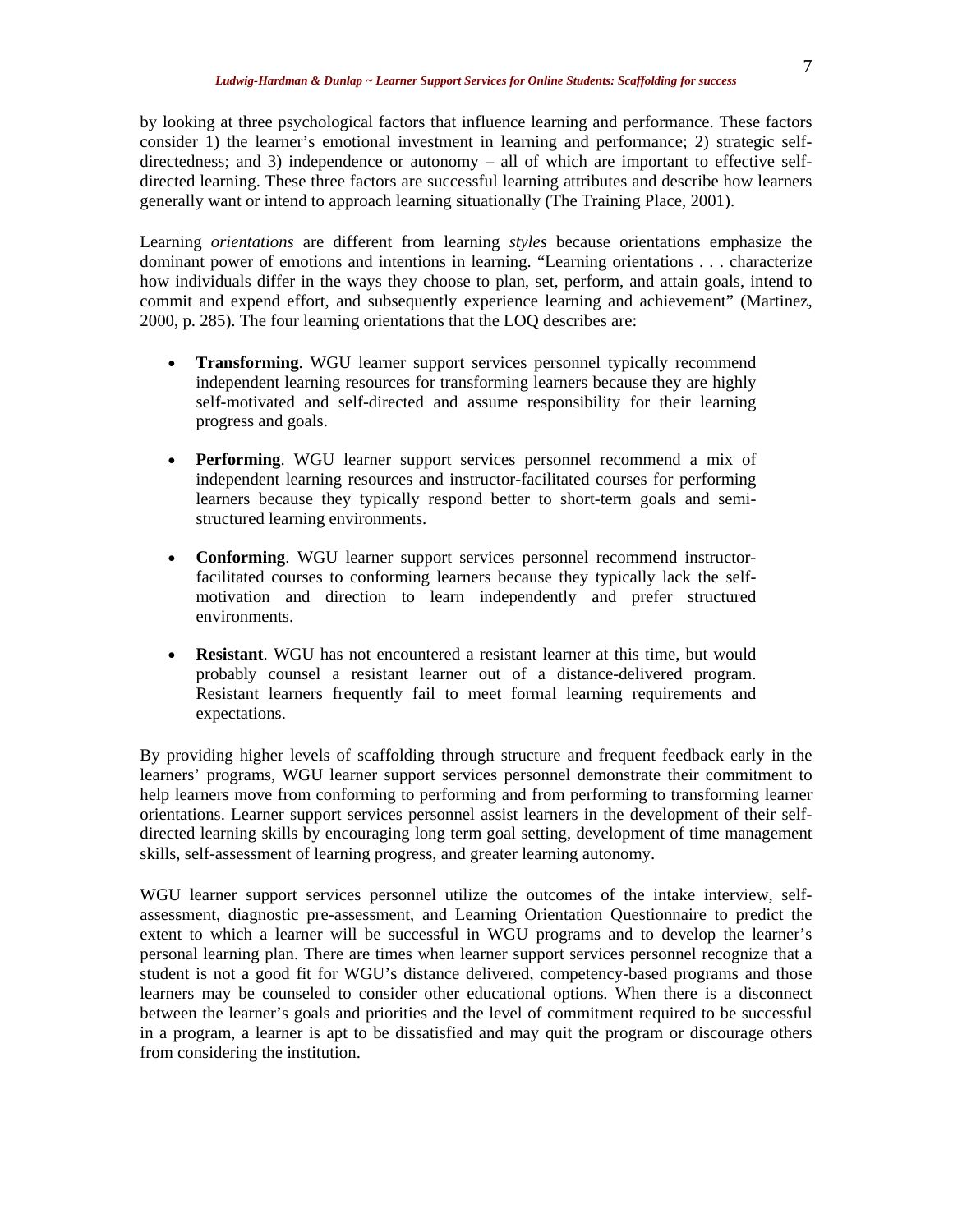#### **Orientation to the Online Learning Experience**

Many universities are taking a proactive approach to improving retention, and research bears out the value of a mandatory orientation program (Brawer, 1996; Noel and Levitz, 2000). An orientation program is an education provider's first opportunity to build a community with learners who have actually committed to pursuing their educational goals with the institution.

To be effective, an orientation program needs to provide direction and support for new learners who may be uncomfortable in the distance learning environment. For example, during the early stages of WGU's four week long orientation course, learners are provided with a high level of structure as they become oriented to the community, communication tools, and learning skills needed to work in an online learning environment. As learners begin to show a higher level of comfort with, and interaction in, the environment, the orientation facilitator then encourages learners to take greater responsibility for course content by leading discussions and providing peer feedback. Krauth and Carbajal (1999) further suggest that an orientation should: (a) give students a sense of what it is like to be a distance or online learner; (b) offer tips for being successful in an online learning environment; (c) define technical requirements and prerequisite skills; and (d) describe the steps to access online courses – preferably providing opportunities to practice accessing and navigating through a course. Finding these suggestions to be useful, WGU provides additional information in its orientation courses: (a) suggestions on how learners can create a learning space, develop a study routine, and manage their time assuming a minimum of 10-15 hours per week for their studies; (b) an introduction to research at a distance and how to access the institution's learning resources and e-library; and (c) an introduction to communication tools and skills that will be necessary for students to actively participate in learning communities beyond the orientation course.

WGU's orientation course is an intense introduction to distance learning and WGU's competency-based model of education. By the end of the course, learners are acclimated to the learning community and have practiced applying the self-directed learning skills necessary to be successful in a distance learning environment.

#### *One-On-One Advising*

*. . . I just received your note with my degree completion; "Alleluia and Amen" is right! It's finally finished and I need for you to know that without your help and encouragement, it would not have happened! I don't know how to thank you. It*  was one of the best days of my life and I shall never forget the hours you spent *with me on the phone as you poured over [my degree plan] trying to keep me on track. I was overwhelmed trying to figure out the classes I needed. During difficult classes I would say, "I can't do this; I'm not going to make it." But you kept the faith in me. Because my position within the company I work for required a degree, I felt that I was merely complying with that requirement. However, a few days ago I received a 10% pay increase as a result of obtaining my degree...Thank you for everything you've done for me.* 

Excerpt of a letter from a distance learner to her advisor

The positive influence advising can have on distance learners' ability to successfully fulfill their educational goals has been well documented (Feasley, 1983; Hezel and Dirr, 1991; Paulet, 1988; Thompson, 1989), and no more eloquently stated than by the learner who wrote the excerpt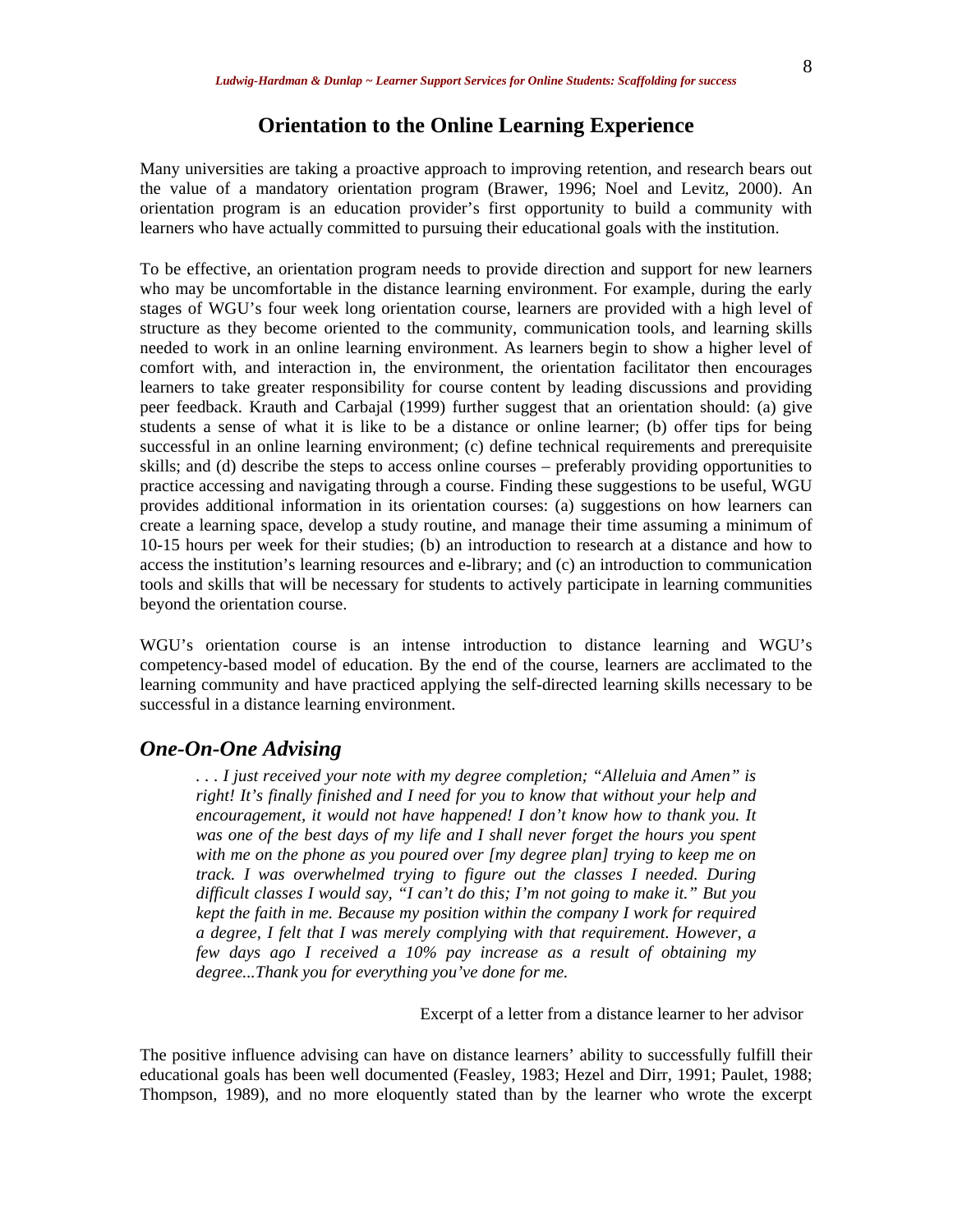above. Therefore, a critical learner support service is provision of one-on-one access to advisors (Krauth and Carbajal, 1999). Advisors support learners by helping them identify human and material resources for learning, choose and implement learning strategies, and evaluate learning outcomes. Learners may receive ongoing assistance in such areas as planning academic programs, solving instructional problems, coping with the distance education process, and building skills for career advancement and job hunting. These interactions help students feel connected to the institution while scaffolding self-directness.

WGU's advisors – who are members of the WGU faculty – are called *mentors* and they work one-on-one with students. Mentors provide individualized guidance to learners in dealing with concerns that influence a) their pursuit of personal and learning goals at a distance; and b) their ability to be more self-directed in their learning. Mentors scaffold student learning by providing the highest level of structure at the beginning of a learner's program through the development of an individualized, detailed Academic Action Plan. Mentors utilize the items gathered during the admissions process – data from the intake interview, self-assessment, diagnostic pre-assessment, and Learning Orientation Questionnaire – to develop the Academic Action Plan that provides a roadmap for the learner's academic program including information about learning resources and assessment dates. Depending on individual learner's needs, mentors provide various levels of scaffolding by:

- Encouraging learners to articulate their learning goals and plans. In the beginning learners need help developing their learning plan and establishing short-term goals so that they gain the skills necessary to manage their goals and plans later in their programs.
- Helping learners understand their learning orientations, strengths, and areas for improvement early in their programs so that they can use this information to develop their plans, goals, and assessment of their learning progress.
- Advising learners on the exploration and selection of learning opportunities that will meet their needs during the initial development of their learning plans. Later, learners will take greater responsibility for identifying their learning resources.
- Guiding learners as they progress toward established goals and encouraging them to evaluate their own progress.

As the mentoring relationship evolves, learners take greater responsibility for their learning goals and strategies. When less support is required, mentors find that they scaffold learners by offering acknowledgment, positive feedback, and encouragement; being an early warning system for unnoted obstacles or potential problems; providing assistance in clarifying and validating learning plans; and by functioning as a responsive problem-solver/ trouble-shooter to assist when academic or administrative issues arise.

### **Access to a Community of Learners**

Learning is a function of the activity, context, and culture in which it occurs  $-$  i.e., it is situated (Wenger, 1998). Successful completion of and satisfaction with an academic experience is directly related to students' sense of belonging and connection to the program and courses (Tinto, 1975). Tinto's (1997) model of institutional departure is one of the most widely recognized student retention models which posits that, "other things being equal, the lower the degree of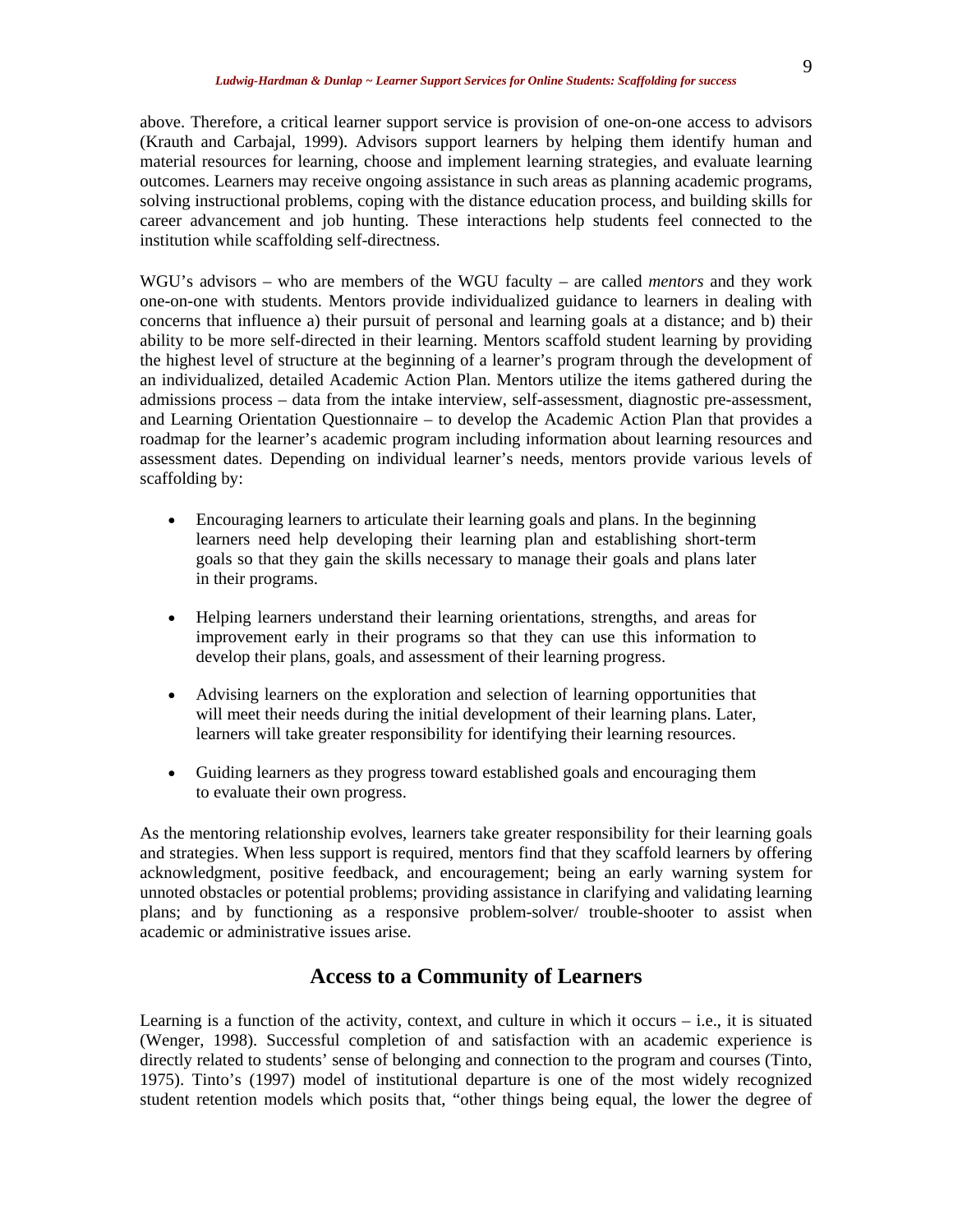one's social and intellectual integration into the academic and social communities of the college, the greater the likelihood of departure. Conversely, the greater one's integration, the greater the likelihood of persistence" (p. 116). Many of the same motivational effects are evident in contemporary distance education environments, including the same tendency for students to drop out if they lack social interaction with the program (Moore and Kearsley, 1996). Social learning experiences, such as peer teaching, group projects, debates, discussion, and other activities that promote knowledge construction in a social context, allow learners to observe and subsequently emulate other students' models of successful learning. "Successful self-directed learners appear to be highly aware of context in the sense of placing their learning within a social setting in which advice, information, and the skill modeling provided by other learners are crucial conditions for self-directed learning" (Brookfield, 1986, p. 44).

WGU has found that social interaction is a critical component of successful programs and therefore encourages the development of online learning communities. A learning community can be defined as a group of people, connected via technology mediated communication, who actively engage one another in collaborative learner-centered activities to intentionally foster the creation of knowledge, while sharing a number of values and practices, including diversity, mutual appropriation, and progressive discourse. Simply requiring learner interaction in asynchronous environments does not promote a sense of community (Lowell and Persichitte, 2000). WGU has recognized that it cannot force a sense of community through the quantity of interaction, so it strives to support community development by focusing on the nature and quality of interactions.

All of WGU's students have access to a learning community based on the program in which they are enrolled. The learners were introduced to the tools and skills required to actively participate in the community during the orientation course, so most are comfortable with the technology and primarily need support accessing the community itself. Again, WGU mentors provide the greatest scaffolding when new learners are introduced to the community. Mentors invite the learners to join the community and provide detailed instructions on how to access resources, navigate the community, and communicate with other learners via threaded discussions and online chats that are organized by mentors around specific topic areas. As learners move from the periphery of the community to its center, they become more active and engaged with the culture and hence assume the role of expert or 'old-timer.' This process is referred to as *legitimate peripheral participation* (Lave and Wenger, 1991) and it is an important step in the development of learning community because the expert learners then scaffold new learners as they get acquainted with the community. Expert learners host their own chats and threaded discussions, and provide feedback to mentors about how to improve the resources and tools in the community.

Connection to a learning community provides the social context needed to help learners feel less isolated. Through authentic sharing between learners and instructors, students have opportunities to interact not only on the content and skills being learned (through collaborative projects, team activities, debates, discussions, role-plays, interviews, etc.), but also on topics such as: a) different learning and management approaches and strategies to use; b) resources and references particularly helpful; c) professional and career goals and opportunities; and d) personal interests. This type of interaction – which keeps learners actively connected to the learning environment and education provider – can foster learner competencies, such as self-directed learning skills, because it creates a positive psychological climate built upon trusting human relationships (Knowles, 1990).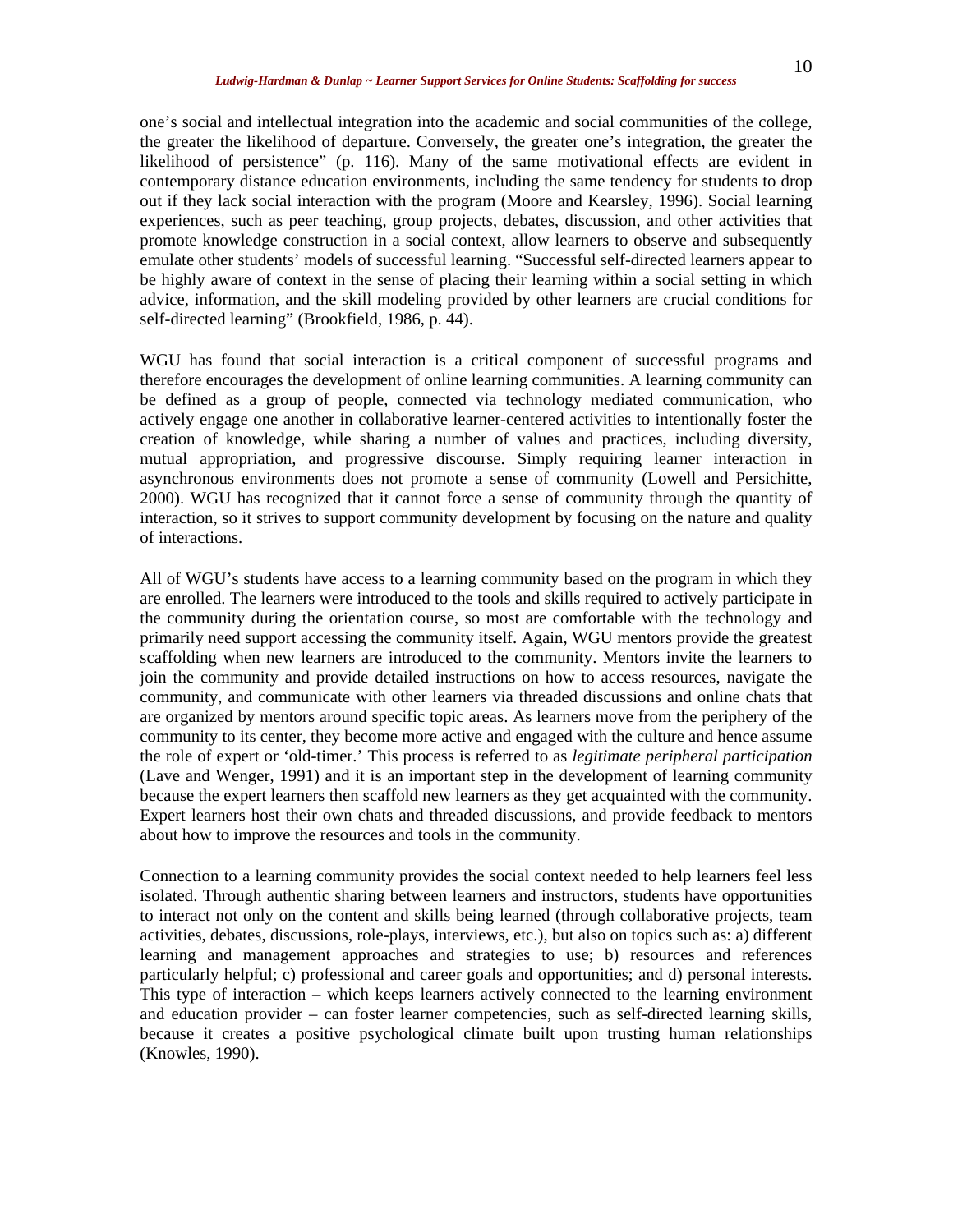### **Conclusion**

"The success of distance education, to a greater degree, will depend on the ability of educational institutions to personalize the teaching and learning process" (Saba, 1998, p. 1). Through the use of high-touch, high-interaction learner support services strategies – such as connection to a community of learners and the other scaffolding techniques described in the previous section – online students feel less isolated and are immersed in an environment that supports them as they develop or enhance their self-directed learning skills. These types of learner support services proactively address the challenges of online student retention by acknowledging that: "learning is a very human activity. The more people feel they are being treated as human beings – that their human needs are being taken into account – the more they are likely to learn and learn to learn" (Knowles, 1990, p. 129). Although scaffolding to enhance self-direction and reduce isolation should also occur at the course level (see McLoughlin and Marshall, 2000), individual course instructors may be ill prepared to provide the level of scaffolding needed for individual students or may not attend to scaffolding consistently across learning experiences. Learner support services personnel can provide the consistency and individualized attention learners need to be successful in an online learning environment because they are involved with learners throughout their educational experience with the institution. In this way, regardless of the quality or quantity of scaffolding provided by individual instructors, online learners have specific people to work with that know their particular goals, needs, and strengths. WGU has discovered that learner support services can improve the quality of students' academic experiences, connect them to the university, and help them develop the self-directed learning skills that are necessary to succeed in an online learning environment and thus empower them to achieve their learning goals and change their lives. In this way, learner support services can provide scaffolding for success.

#### **References**

- Abrahamson, C. E. (1998). Issues in interactive communication in distance education. *College Student Journal 32*(1), 33 – 43.
- Abrami, P. C., and Bures, E. M. (1996). Computer-supported collaborative learning and distance education. *American Journal of Distance Education 10*(1), 37 – 42.
- Anton, M. (1999). The discourse of a learner-centered classroom: Sociocultural perspectives on teacher-learner interaction in the second-language classroom. *The Modern Language Journal 83*(5), 303 – 318.
- Bennett, S., Priest, A., and Macpherson, C. (1999). Learning about online learning: An approach to staff development for university teachers. *Australian Journal of Educational Technology 15*(3), 207 – 221.
- Besser, H., and Donahue, S. (1996). Perspectives on . . . distance independent education: Introduction and overview. *Journal of the American Society for Information Science 47*(11), 801 – 804.
- Booher, R. K., and Seiler, W. J. (1982). Speech communication anxiety: An impediment to academic achievement in the university classroom. *Journal of Classroom Interaction 18*(1), 23 – 27.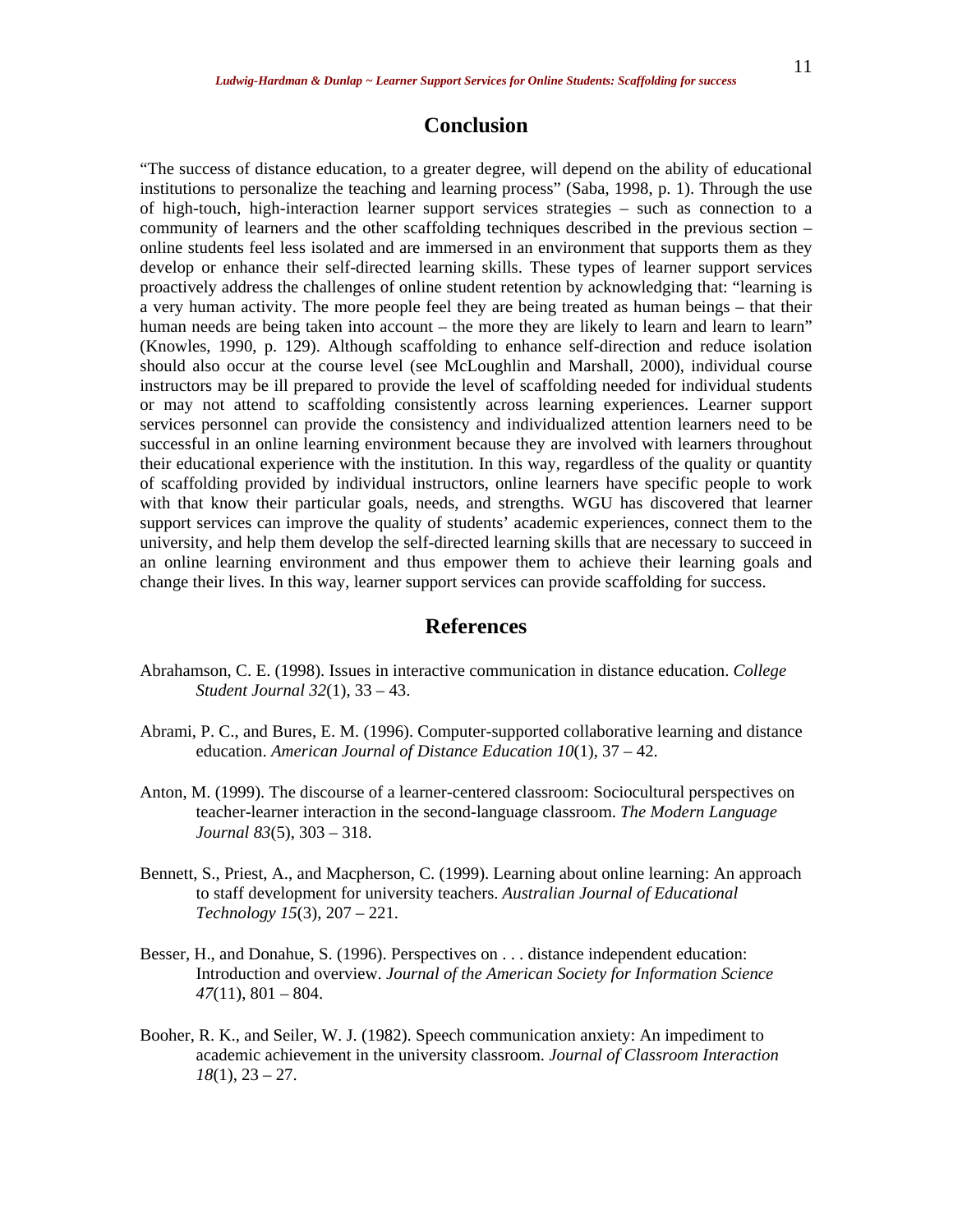- Brawer, F. B. (1996). *Retention-attrition in the nineties*. ERIC: ED393510. Los Angeles, CA.: ERIC Clearinghouse for Community Colleges.
- Brookfield, D. (1986). *Understanding and facilitating adult learning*. San Francisco: Jossey Bass.
- Brown, K. M. (1996). The role of internal and external factors in the discontinuation of offcampus students. *Distance Education 17*(1), 44 – 71.
- Burak, L. (1993). Independent activities teach skills for lifelong learning. *Journal of Health Education 24*(5), pp. 376-378.
- Carr, S. (2000). As distance education comes of age, the challenge is keeping the students. *The Chronicle of Higher Education*, February 11, p. A39.
- Cohen, N. H. (1995). *Mentoring Adult Learners: A guide for educators and trainers.* Malabar, FL.: Krieger.
- DeVries, J., and Wheeler, C. (1996). The interactivity component of distance learning implemented in an art studio class. *Education Journal.* Retrieved February 10, 2003 from: [http://www2.uiah.fi/~jdevries/intcomp.htm](http://www2.uiah.fi/%7Ejdevries/intcomp.htm)
- Dunlap, J. C., and Grabinger, R. S. (2003). *Preparing Students for Lifelong Learning: A review of instructional features and teaching methodologies.* Manuscript submitted for publication.
- ERIC. (1984). *Assessing the student attrition problem*. ERIC: ED287522. Los Angeles, CA.: ERIC Clearinghouse for Junior Colleges.
- Feasley, C. E. (1983). *Serving Learners at a Distance: A guide to program practice* (ASHE-ERIC Higher Education Research 5). Washington, D.C.: Association for the Study of Higher Education.
- Greenfield, P. M. (1984). A theory of the teacher in the learning activities of everyday life. In B. Rogoff and J. Lave (Eds.) *Everyday Cognition: Its development in social context.* (p. 117- 138).Cambridge, MA.: Harvard University Press.
- Hancock, V. (1993). *Information literacy for lifelong learning.* ERIC: ED 358 870.
- Harasim, L., Hiltz, S. R., Teles, L., and Turoff, M. (1995). *Learning Networks: A Field Guide to Teaching and Learning Online*. Cambridge, MA.: The MIT Press.
- Hezel, R. T., and Dirr, P. J. (1991). Barriers that lead students to take television-based college courses. *Tech Trends 36*(3), 33 – 35.
- Hill, J. R. (1999). Learning about Distance Education at a Distance: Rewards and challenges. Paper presented at *American Educational Research Association,* Montreal, Canada, April 19-23.
- Hill, J. R., Rezabek, L. R., and Murry, B. (1998). *Web-based Instruction: Prospects and challenges*. ERIC. ED 414 777.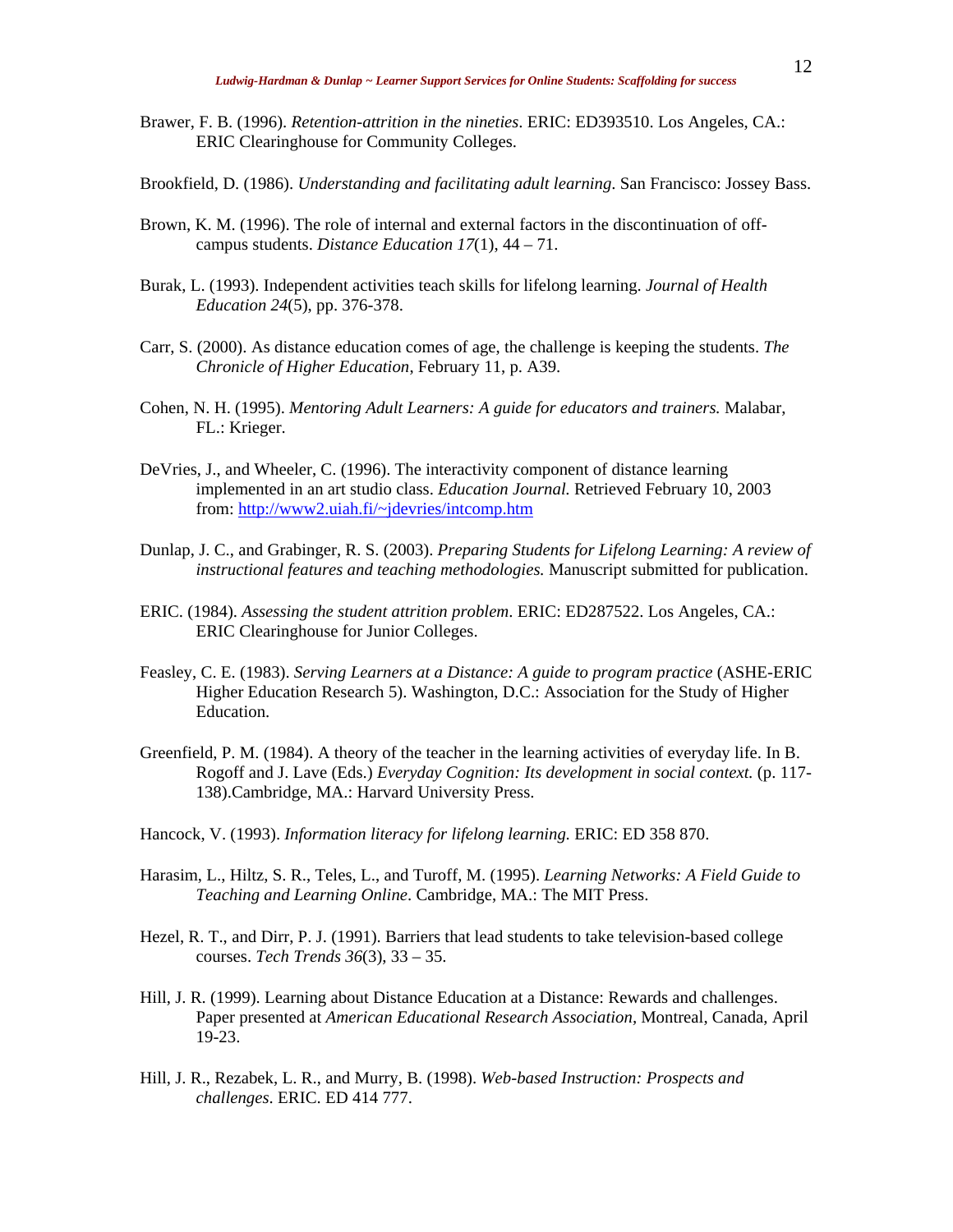- Kerka, S. (1994). *Self-directed learning. Myths and realities*. Columbus: ERIC Clearinghouse on Adult, Career, and Vocational Education. ERIC. ED 365 818.
- Kerka, S. (1995). *Adult learner retention revisited.* Columbus: ERIC Clearinghouse on Adult, Career, and Vocational Education. (ED 166). Retrieved February 20, 2003 from: <http://ericacve.org/docgen.asp?tbl=archive&ID=A002>
- Kerka, S. (1999). *Self-Directed Learning. Myths and Realities No. 3.* Columbus: ERIC Clearinghouse on Adult, Career, and Vocational Education. Retrieved February 10, 2003 from:<http://ericacve.org/docgen.asp?tbl=mr&ID=94>
- Knowles, M. S. (1975). *Self-Directed Learners: A guide for learners and teachers.* San Francisco: Jossey-Bass.
- Knowles, M. S. (1990). Fostering competence in self-directed learning. In R. M. Smith (Ed.) *Learning to learn across the life span*. San Francisco: Jossey-Bass, 123 – 136.
- Krauth, B., and Carbajal, J. (1999). *Guide to developing online student services.* Retrieved June 15, 2002 from:<http://www.wiche.edu/telecom/resources/publications/guide/guide.htm>
- Lave, J., and Wenger, E. (1991). *Situated Learning: Legitimate peripheral participation*. Cambridge, UK.: Cambridge University Press.
- Long, H. B. (1994). Challenging some myths about self-directed learning. In H. B. Long and Associates (Eds.) *New ideas about self-directed learning* (p. 1-14). Norman, OK.: University of Oklahoma.
- Lowell, N. O., and Persichitte, K. A. (2000). A Virtual Ropes Course: Creating online community. *Asynchronous Learning Network Magazine, 4*(1). Retrieved June 17, 2002 from: [http://www.aln.org/alnweb/magazine/Vol4\\_issue1/lowell.htm](http://www.aln.org/alnweb/magazine/Vol4_issue1/lowell.htm)
- Martinez, M. (2000). Successful mentoring, coaching, and guiding relationships from a wholeperson approach. In J. A. Woods and J. W. Cortada (Eds.) *The 2001 ASTD Training and Performance Yearbook* (p. 283-290). Columbus, OH.: McGraw-Hill.
- Maslow, A. (1987). *Motivation and personality* (3rd ed). New York: Harper & Row.
- McLoughlin, C., and Marshall, L. (2000). Scaffolding: A model for learner support in an online teaching environment. Retrieved February 10, 2003 from: <http://cea.curtin.edu.au/tlf/tlf2000/mcloughlin2.html>
- Moore, M., and Kearsley, G. (1996). *Distance Education: A systems view.* Belmont, CA.: Wadsworth Publishing Company.
- Noel, L., and Levitz, R. (2000). *Are college students satisfied?* Retrieved June 6, 2002 from: <http://www.noellevitz.com/pdfs/Report.pdf>
- Palincsar, A. S. (1986). The role of dialogue in providing scaffolded instruction. *Educational Psychologist, 21*, 73 – 98.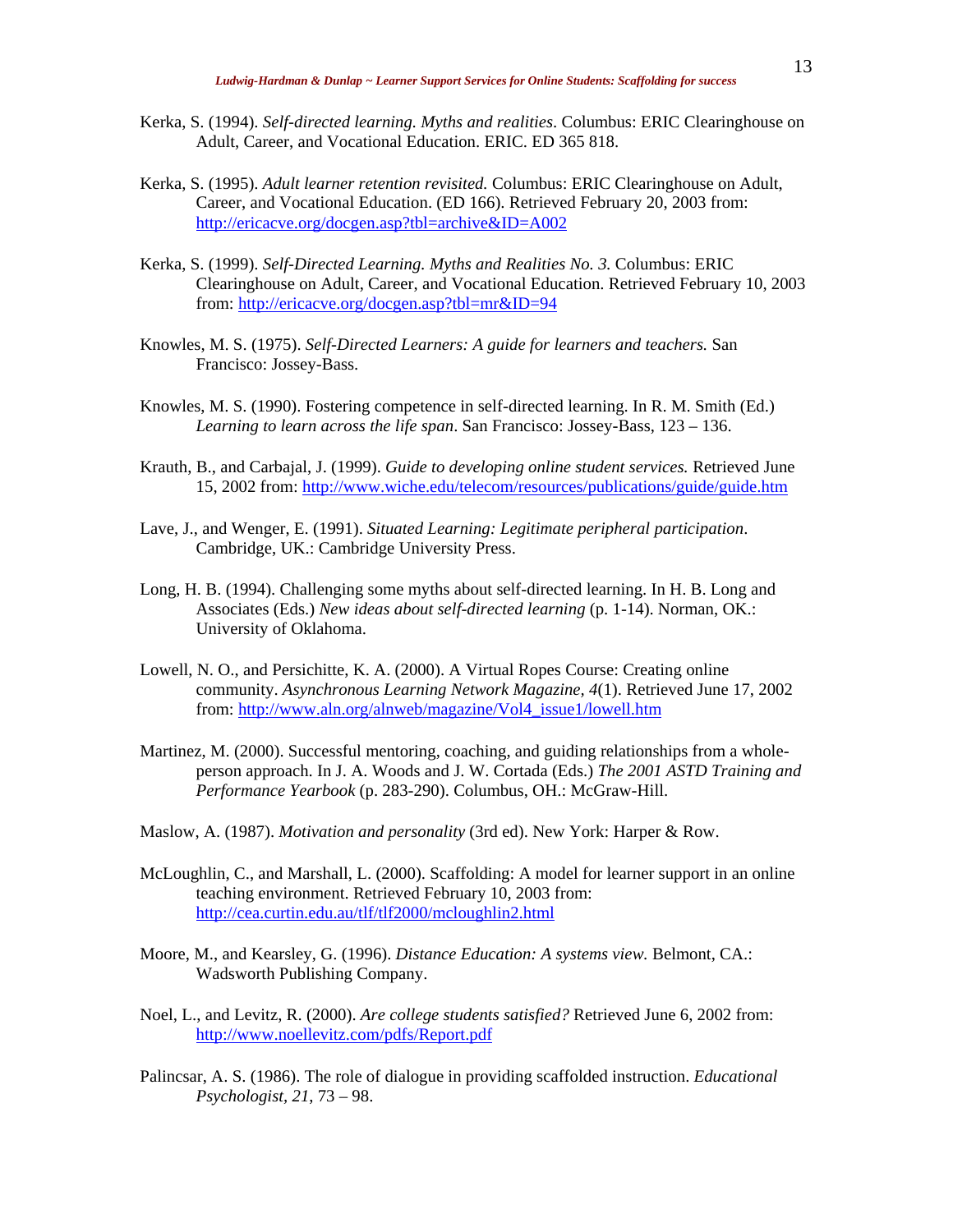- Parker, A. (1999). *A study of variables that predict dropout from distance education*. Retrieved September 15, 2001 from:<http://www.outreach.uiuc.edu/ijet/v1n2/parker>
- Paulet, R. O. (1988). Factors influencing successful counseling in selected distance education programs. *Journal of Research and Development in Education, 21*(3), 60 – 64.
- Piskurich, G. M. (2002). Preparing learners for online learning. Retrieved February 10, 2003 from: [http://www.amanet.org/training\\_zone/archive/hotzone\\_jan2002\\_02.htm](http://www.amanet.org/training_zone/archive/hotzone_jan2002_02.htm)
- Rahm, D., and Reed, B. J. (1998). Tangled Webs in Public Administration: Organizational issues in distance learning. *Public Administration and Management: An Interactive Journal, 3*(1). Retrieved February 10, 2003 from:<http://www.pamij.com/rahm.html>
- Ritchie, H., and Newby, T. J. (1989) Classroom lecture discussion vs. live televised instruction: A comparison of effects on student performance, attitude and interaction. *The American Journal of Distance Education*, 2, 36 – 43.
- Rosenshine, B., and Meister, C. (1992). The use of scaffolds for teaching higher-level cognitive strategies. *Educational Leadership, 49*(7), 26 – 33.
- Saba, F. (1998). Enabling the Distance Learner: A strategy for success. *Distance Education Report*. Retrieved February 10, 2003: [http://distance-educator.com/Editorial\\_1.2.html](http://distance-educator.com/Editorial_1.2.html)
- Shea, G. F. (1997). *Mentoring.* Menlo Park, CA.: Crisp Publications.
- Stacey, E. (1999). Collaborative learning in an online environment. *Journal of Distance Education, 14*(2), 14 – 33. Retrieved February 10, 2003 from: <http://cade.icaap.org/vol14.2/stacey.html>
- Tait, A. (2000). Planning student support for open and distance learning. *Open Learning, 15*(3),  $287 - 299.$
- The Training Place. (2001). *Learning Orientation Questionnaire: Measuring online learning ability*. Retrieved February 21, 2003 from: [http://www.trainingplace.com](http://www.trainingplace.com/)
- Thompson, G. (1989). The Provision of Student-support Services in Distance Education: Do we know what they need? In R. Sweet (Ed.) *Post-secondary distance education in Canada: Policies, practices, and priorities*. Athabasca, AB.: Athabasca University.
- Thompson, G. (1990). How can correspondence-based distance education be improved? A survey of attitudes of students who are not well disposed toward correspondence study. *Journal of Distance Education, 5*(1), 53 – 65.
- Thorpe, M. (2001). Rethinking Learner Support: the challenge of collaborative online learning. *SCROLLA Symposium on Informing Practice in Networked Learning*. Glasgow, Scotland. Retrieved February 10, 2003 from: [http://www.scrolla.ac.uk/papers/s1/thorpe\\_paper.html](http://www.scrolla.ac.uk/papers/s1/thorpe_paper.html)
- Tinto, V. (1975). Dropout from Higher Education: A theoretical synthesis of recent research. *Review of Educational Research, 45*(1), 89 – 125.